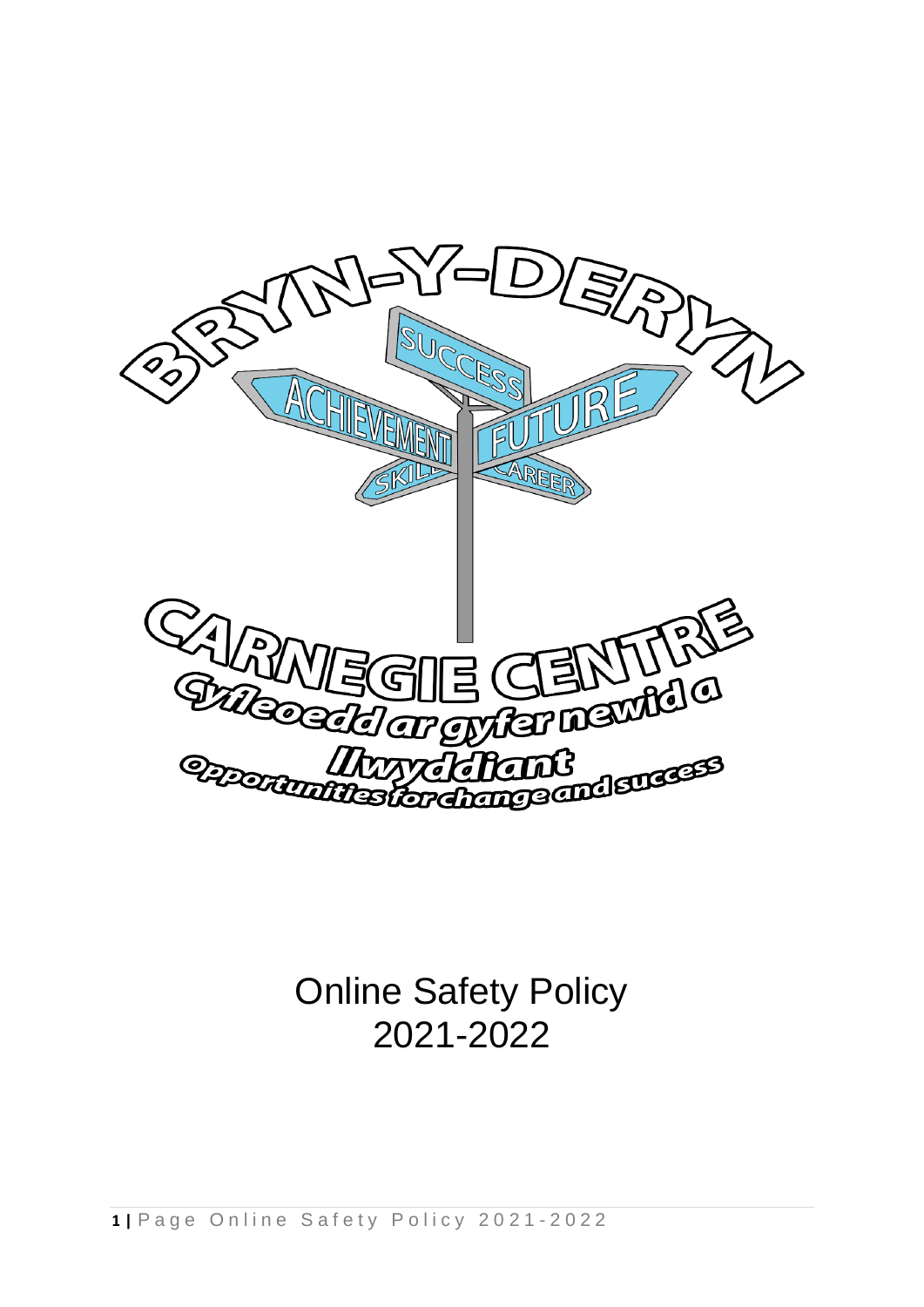# **Acceptable use policy**

All members of staff and learners must to sign an acceptable ICT use agreement before using any school ICT resource. A record of all staff and learners who have been granted Internet access is kept by the ICT technician. Internet access is also discussed during the admission interview with the Head of Centre. A record is then kept on Sims.

All members of staff are expected to adopt a common sense approach to the use of ICT equipment and software that takes account of social, professional and legal responsibilities and the age-related vulnerability of the young people in our care.

Bryn y Deryn acknowledges the educational and social benefits of ICT facilities. All members of the school community (staff and learners) are expected to adopt a common sense approach to the use of ICT equipment and software that takes account of social, professional and legal responsibilities, and the age-related vulnerability of the young people in our care.

### **Inconsiderate or inappropriate use of systems may result in:**

- Disciplinary action for staff including the possibility of dismissal
- Disciplinary action for learners including the possibility of exclusion
- The possibility of legal action for either staff or learners

### **In the case of both learners and staff:**

- The ICT facilities should normally only be used in connection with work associated with the school and not for personal or private communication. However, limited and appropriate personal use is acceptable, for example during the lunch breaks or before or after the school day.
- Computer facilities must not be used to offend or harass, either within or outside the School and Individuals should never disrupt, interfere with or prevent anyone else using the facilities legitimately.
- Certain acts are considered particularly inappropriate and will lead to action.
	- **-** The use of computer facilities to offend or harass;
	- **-** The sending or relaying of sexist / racist / defamatory / indecent / obscene / pornographic / violent / offensive e-mails, data or images;
	- **-** The accessing of sexist/racist/indecent/defamatory/obscene/pornographic/ violent/offensive material;
	- **-** The downloading, storage and distribution of such material;
	- **-** The creation of a website or screen saver of such material;
	- **-** The use of the School's ICT facilities for commercial gain or for work on behalf of others unless prior agreement has been made with the designated authority;
	- **-** The deliberate misuse of the network or networked resources, such as introducing "viruses", violating the privacy of others;
	- **-** The theft, abuse or wilful damage of computer equipment;
	- **-** the misappropriation of software or other copyright material belonging to another person or institution
	- **-** The sale, import and distribution of copies of software without the permission of the copyright owner.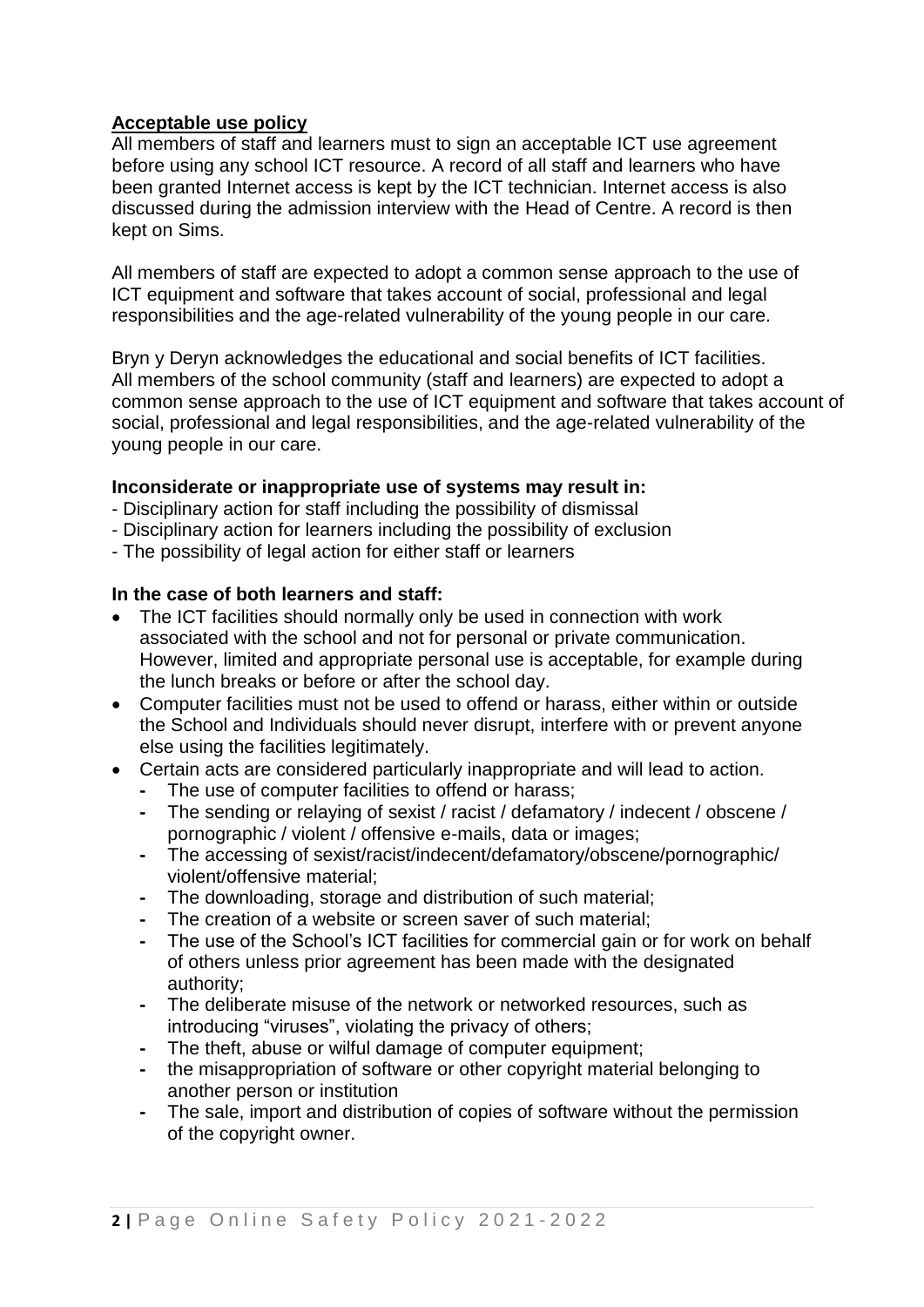The above list is not intended to be exhaustive, but an indication of the types of act that would be dealt with under the school's Disciplinary Code and Procedures.

# **Entering into contracts online**

Many web-based services providing teaching materials etc. require staff to create user accounts. It is the duty of the member of staff creating the account to read the terms and conditions fully before creating the account, to ensure that they are not entering into a contractual relationship for the supply of goods and services that may incur charges. In some case such terms and conditions are not made clear on the website. Goods and services can only be purchased by staff following the Finance procedures.

#### **Social Media and Messaging Internet based systems that enable messaging**

Systems that provide the facility to message learners are useful in supporting their learning but can also pose risks. These systems would include social media (such as Facebook), but also include games and any website where messages can be posted, or transmitted live (e.g. MSN or Twitter).

Staff must not communicate with learners or recent ex-students using personal accounts. If these systems are to be used the following limitations apply:

- 1. Accounts must be named after departments, activities or projects, not named individuals
- 2. Accounts and profiles should make it clear that their use is part of school life
- 3. Usernames and passwords are to be shared with the line manager of the member of staff responsible for using the service
- 4. The line manager is given a clear explanation of the purpose of the use and the type of content that will be transmitted
- 5. Where a homepage, profile or site is created consideration must be given as to whether postings by other users (outside of the editorial control of the school) can be prevented or removed should they be defamatory

As a general principle official communication from the school should be via systems owned and controlled by the school, ensuring that all the information presented as being associated with the school is appropriate. Systems outside the control of the school must meet this requirement before official school communication is transmitted.

# **Personal staff social media**

Staff are reminded that it is in the nature of social media systems that content can be viewed by a wide, and often unpredictable audience. Once content (images, video, audio or text) has been posted control over its audience is effectively lost. Staff are therefore advised to review both the content of their current social media profiles, and their security settings to minimise any potential reputational risk to themselves or the school.

### **Misuse of Social Media that affects the school community**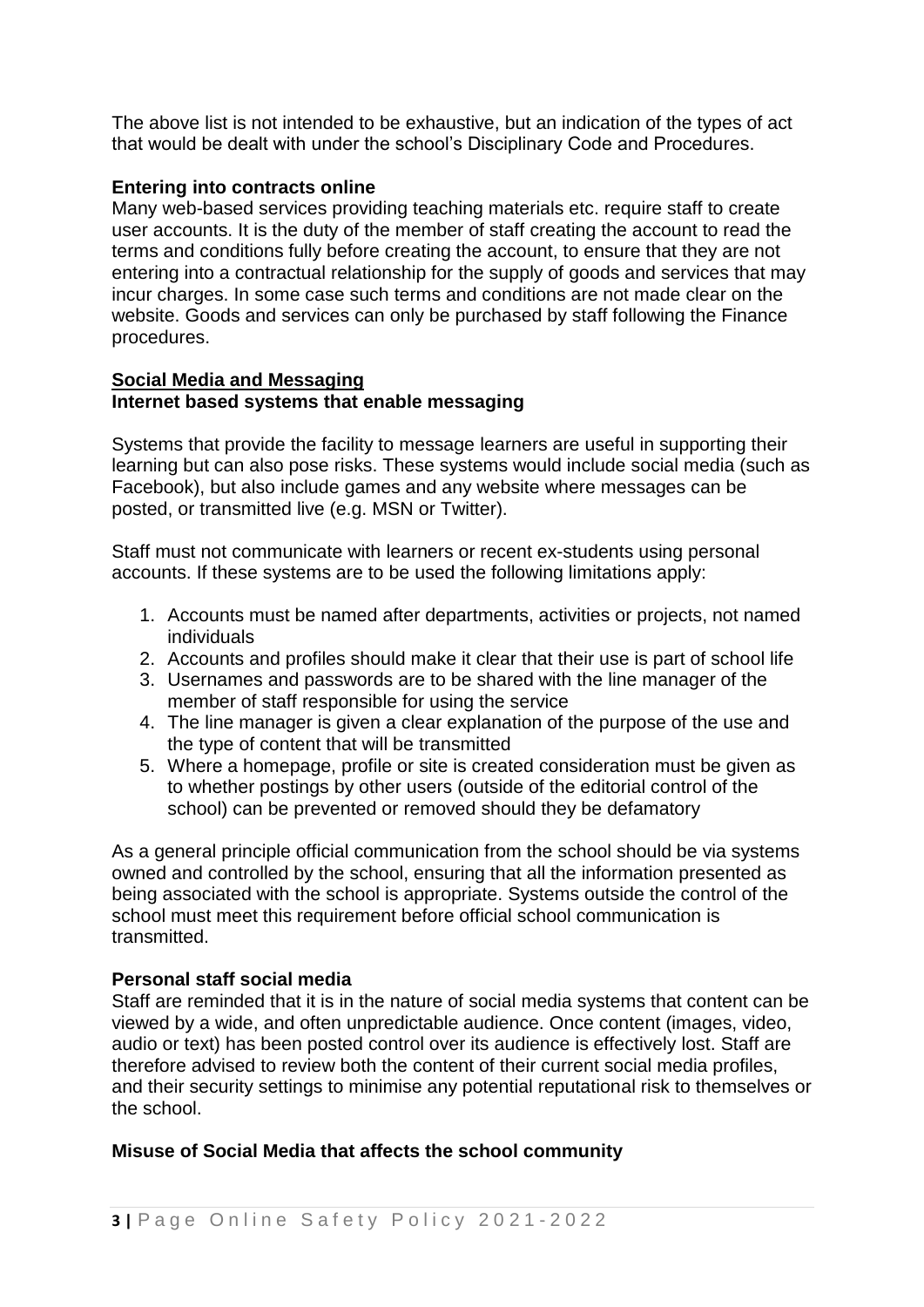All incidents of inappropriate use of social media are taken seriously and we encourage all members of the school community to report any incidents of inappropriate use of social media and interactive technology.

Inappropriate use of social media includes, but not restricted too:

- harassment and intimidation of others.
- sending hateful messages,
- posting inappropriate and unwanted pictures online,
- creating content which has the potential to hurt, embarrass and humiliate others,
- Sexting (creating and sending, or granting access to sexual images of yourself to another)
- Grooming,
- Online exploitation including sexual abuse

We respond to inappropriate use and bullying online in accordance with the procedures and guidance outlined in our anti-bullying and behaviour policy. Support is provided to all parties involved in incidents of bullying online and parents will be notified following a report of bullying online. Where appropriate we will contact external agencies to obtain further advice, information and provide additional support to individuals if necessary. Restorative approaches will be implemented to resolve any issues of inappropriate use of social media. We understand that in some circumstances there will be a requirement to involve the police. We will liaise with our Police School Liaison Officer for advice on the appropriate route and action to take in these circumstances. The school reserves the right to search the content of any mobile or handheld devices on the school premises. School staff may confiscate a phone or device if they believe it is being used to contravene the school's behaviour policy or bullying procedures

All staff are required and students are encouraged to report any message or content they feel is inappropriate via MyConcerns. IT staff will liaise with the Learners Protection Officer and pastoral staff should there be evidence of risk or harm.

# **Extremist material or behaviour using computers (PREVENT)**

The young people we are responsible for are particularly vulnerable to extremist material, and attempts at contact from extremists, due to the extent of their use of online social media. Any learners or young person experiencing this situation is at risk of harm. Many young people may have Internet access on smartphones that is not filtered or restricted for their protection.

All staff supervising learners need to be aware of these risks, and have a duty to act should they become aware of such material or activities, and must:

- Make a record of what was seen or heard, including a note of the system, website or service being used to transmit the messages or media, and the device or PC being used
- Make a Learners Protection referral (see Learners Protection Policy)
- Copy information sent to thesafeguarding team and log in MyConcerns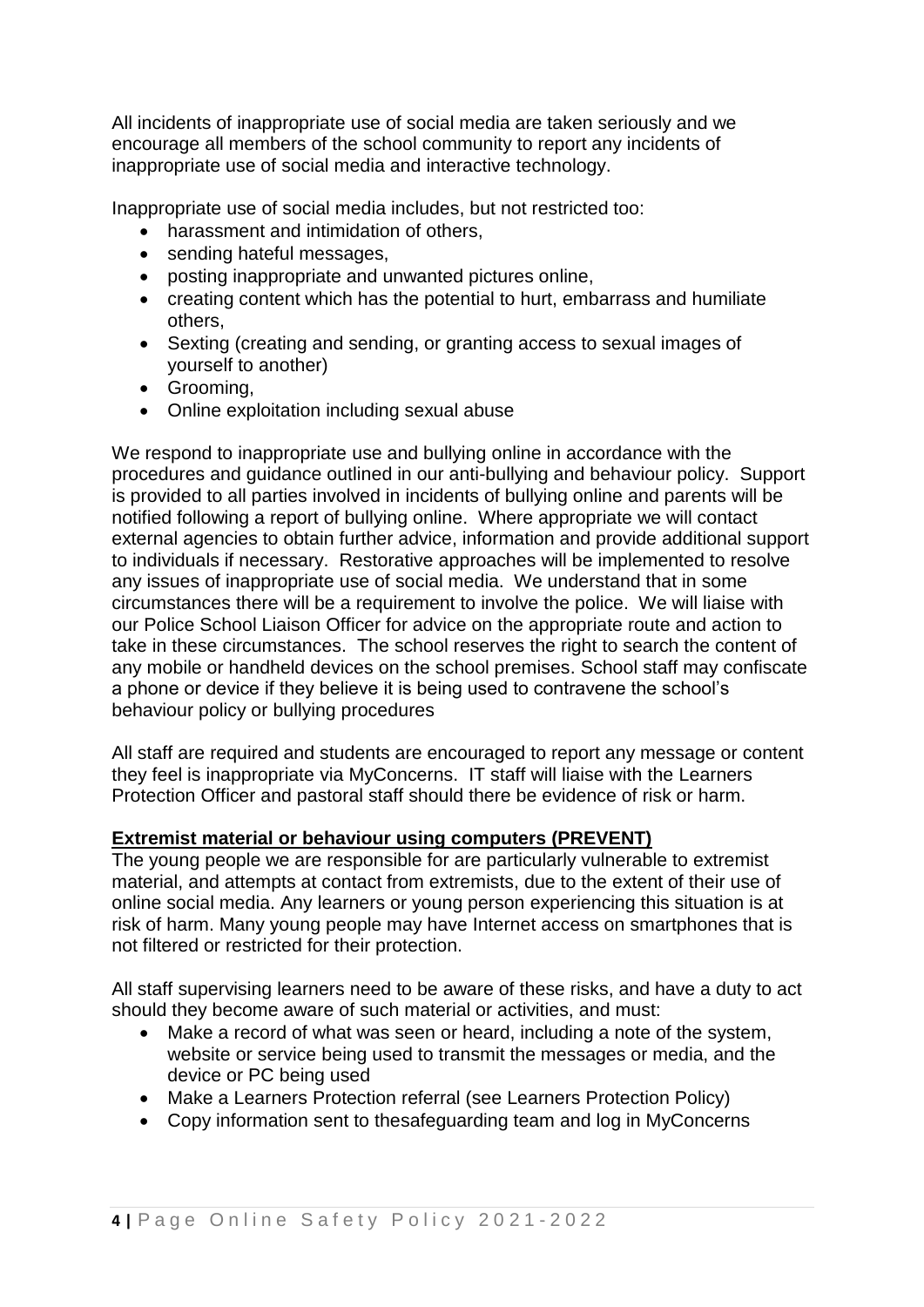The following file gives more information about the ways radical groups use social media: How\_social\_media\_is\_used\_to\_encourage\_travel\_to\_Syria\_and\_Iraq.pdf

### **Inappropriate sexual activity or grooming**

All staff supervising learners should be aware that ICT devices of all kinds can be used by abusive individuals to enter into exploitative relationships with learners. These learners are then exploited for sexual gratification, which often involves the transmission of indecent images of the learners created under duress. This behaviour can also be the result of dysfunctional relationships between learners, with bullying based on the misuse of images and material exchanged during the relationship.

You may come across evidence of indecent content on devices, and you should make a written or digital record of what you have seen, the device and systems (social media) used. **You must then record all information onto MyConcerns**

A learner who is in difficulty in this way may behave in an uncharacteristic way, especially about their phone or device. They may check their device more frequently, or may withdraw from others just to look at their device. They may be visibly upset or defensive about using their phone or showing it to others.

More information about these issues is available from the Learners Exploitation and Online Protection Command website (CEOP). <https://www.thinkuknow.co.uk/Teachers/>

### **Monitoring of Systems**

The School gives notice of its ability to monitor and intercept information for the purposes of.

- Establishing the existence of facts (e.g. to obtain evidence of business transactions)
- Ascertaining compliance with regulatory or self-regulatory practices or procedures
- Ascertaining or demonstrating standards which are achieved or ought to be achieved by persons using its systems (e.g. for staff training or quality control);
- Preventing or detecting crime
- Investigating or detecting unauthorized use of the system (e.g. to check that users are not downloading pornography)
- Ensuring the effective operation of this system (e.g. to protect against "viruses", "worms", denial of service attacks, unauthorized access)

Monitoring is allowed under the Telecommunications (Lawful Business Practice) (Interception of Communications) Regulations 2000, made under the Regulation of Investigatory Powers Act 2000, but is also subject to the provisions of the Human Rights Act 1998 and the Data Protection Act 1998. Authorised IT Systems Administrators require access to data held on ICT equipment or transferred over the network to ensure that networks, systems and services are operating correctly. Any information obtained in the course of such duties will be treated as confidential unless it is thought to indicate an operational problem.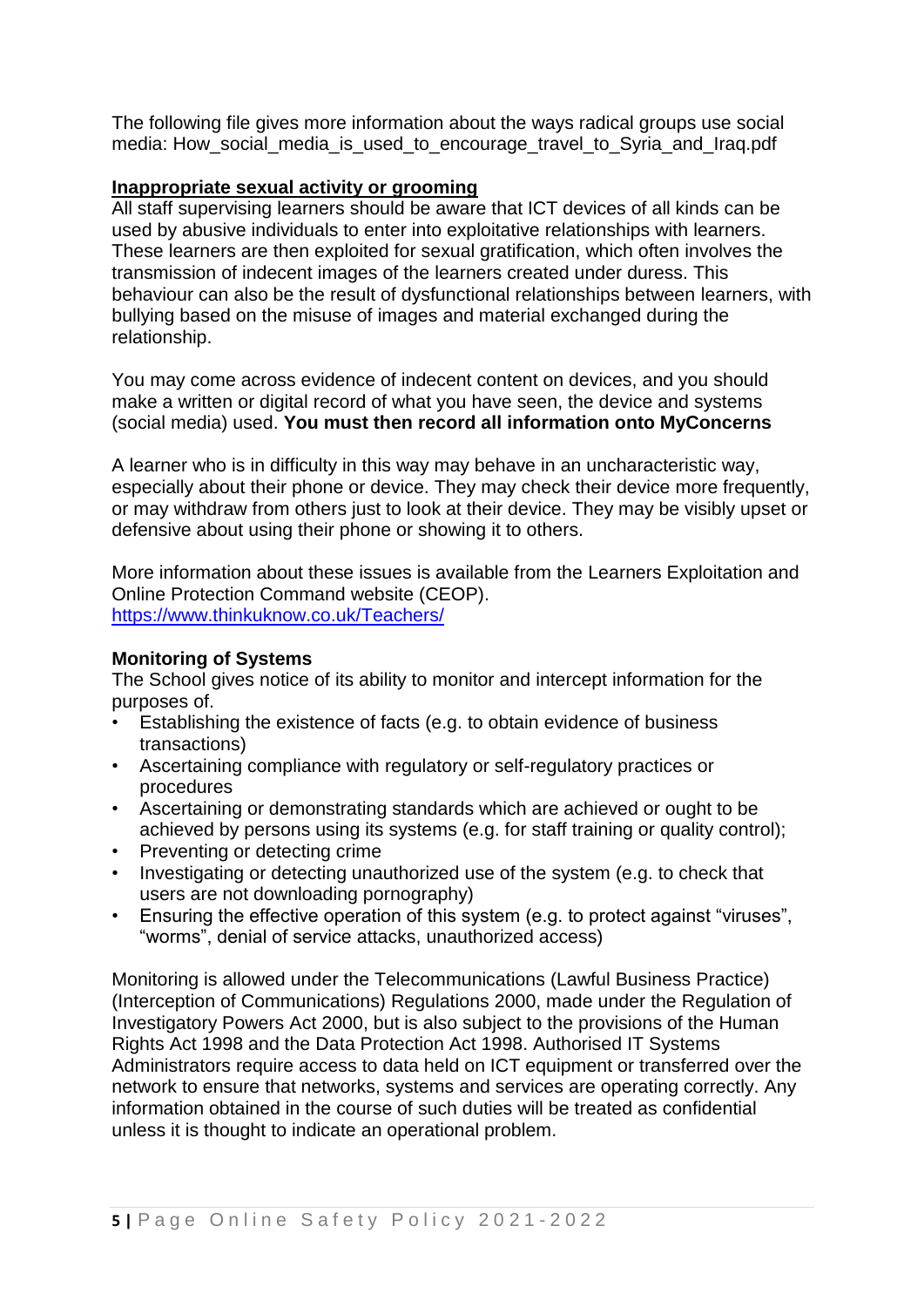Any information that is thought to indicate misconduct or breach of school policies will be brought to the attention of the Head of Centre. If deemed appropriate, further monitoring of IT and network equipment may be carried out to ensure compliance with school policies which apply to these systems. Monitoring of an individual's ICT facilities will only be carried out when there is reason to suspect misuse and will only be carried out at the request or authorisation of the Head of Centre.

### **Software Issues**

### **a) Software Legal Requirements.**

Staff and learners must adhere at all times to statutory law, including.

- The Theft Act 1968.
- The Copyright, Patents and Design Act 1988.
- The Computer Misuse Act 1990.

All software within the School must be obtained legally and used in accordance with the licensing arrangement.

School licensed software must not be copied without the express prior written consent of the ICT Department, and then only where the license permits. Making copies of software without the permission of the copyright owner is an infringement of copyright law.

### **b) Software Procurement and Registration.**

All software must either be purchased or approved via the ICT Department. Departments wishing to purchase software from their departmental budgets should discuss their requirements with the ICT department prior to purchase. *(See IT guidance & procedures in the white section of the handbook for further information)* 

Unauthorised or non-standard software may not be installed unless prior consent from the ICT Department is obtained. Consent is given for staff to install freeware, open source software, demonstration software and other licensed software required for teaching.

The ICT Department maintains a software record log.

### **c) Home Use**

Some software licenses allow the software to be used at home by staff. Often there will be restrictions on the use of the software for example, for use for work related purposes only. In all such licenses the user must stop using the software when they are no longer a member of the School.

### **d) Viruses**

Every effort must be made to ensure that computer viruses are not introduced into School. All School PCs run anti-virus software, which is updated regularly. On PCs this is an automatic process.

The creation / introduction of viruses to a computer is regarded as an unauthorised modification of computer material by the Computer Misuse Act. Such an action is an offence, which may be punished with up to 5 years imprisonment.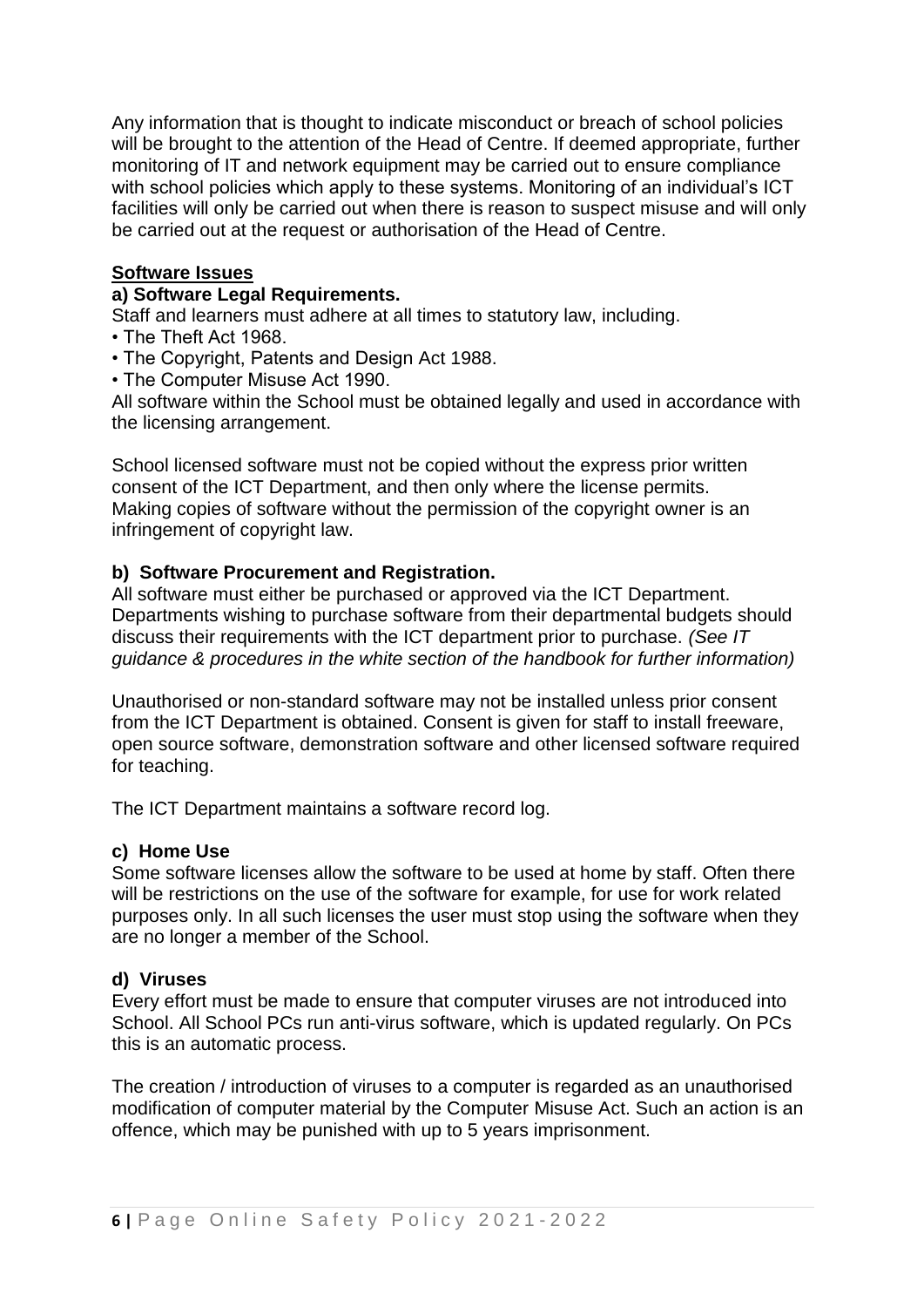#### **Information & Security – Legal Requirements a) Information and Security Legal Requirements**

Staff and learners must at all times adhere to statutory law, including.

- The Data Protection Act 1998.
- The Computer Misuse Act 1990.
- General Data Protection Regulations 2018 (GDPR)

### **b) Passwords**

User passwords must not be shared. It is therefore important that staff save lesson materials, which might be used for cover lessons in the event of absence, to the staff shared area and / or Moodle instead of their own space so that it can be accessed by others if necessary.

Individuals must take every precaution to ensure the privacy of their password and individuals will be held accountable for its misuse.

Learner passwords are set to a default, which must be changed at the first available opportunity. This is the responsibility of the learner.

Users are required to log off or lock their workstation if they leave their systems unattended.

The Network Manager will ensure that the network policy settings force staff to change their passwords once every term.

### **Unauthorised Access to Computers.**

Unauthorised access to computer held information is illegal. Unauthorised access to computer material is forbidden by the Computer Misuse Act 1990.

### **a) Email**

Email is a primary means of communication within the school. Both staff and learners should therefore check their mailboxes on a daily basis. In general, email should only be used in connection with activities related to the school, but reasonable limited use is acceptable.

Authorisation from the Head of Centre is required to access the Email account of another member of staff who is absent. Only the person's line manager will be permitted such access and the person must be informed on their return that such access has been granted.

### **b) Internet**

The school acknowledges the educational and social benefits of the use of the Internet. The Internet should not be used for personal or private activities unrelated to school life, but reasonable limited use is acceptable.

### **c) File storage**

Bryn y Deryn provide personal file storage space for staff and learners, and shared storage space for staff. This information is backed up daily to allow recovery of information in the events of a system failure.

Authorisation from the Head of Cenre is required to access the personal storage area of another member of staff who is absent and the person must be informed on their return that such access has been granted.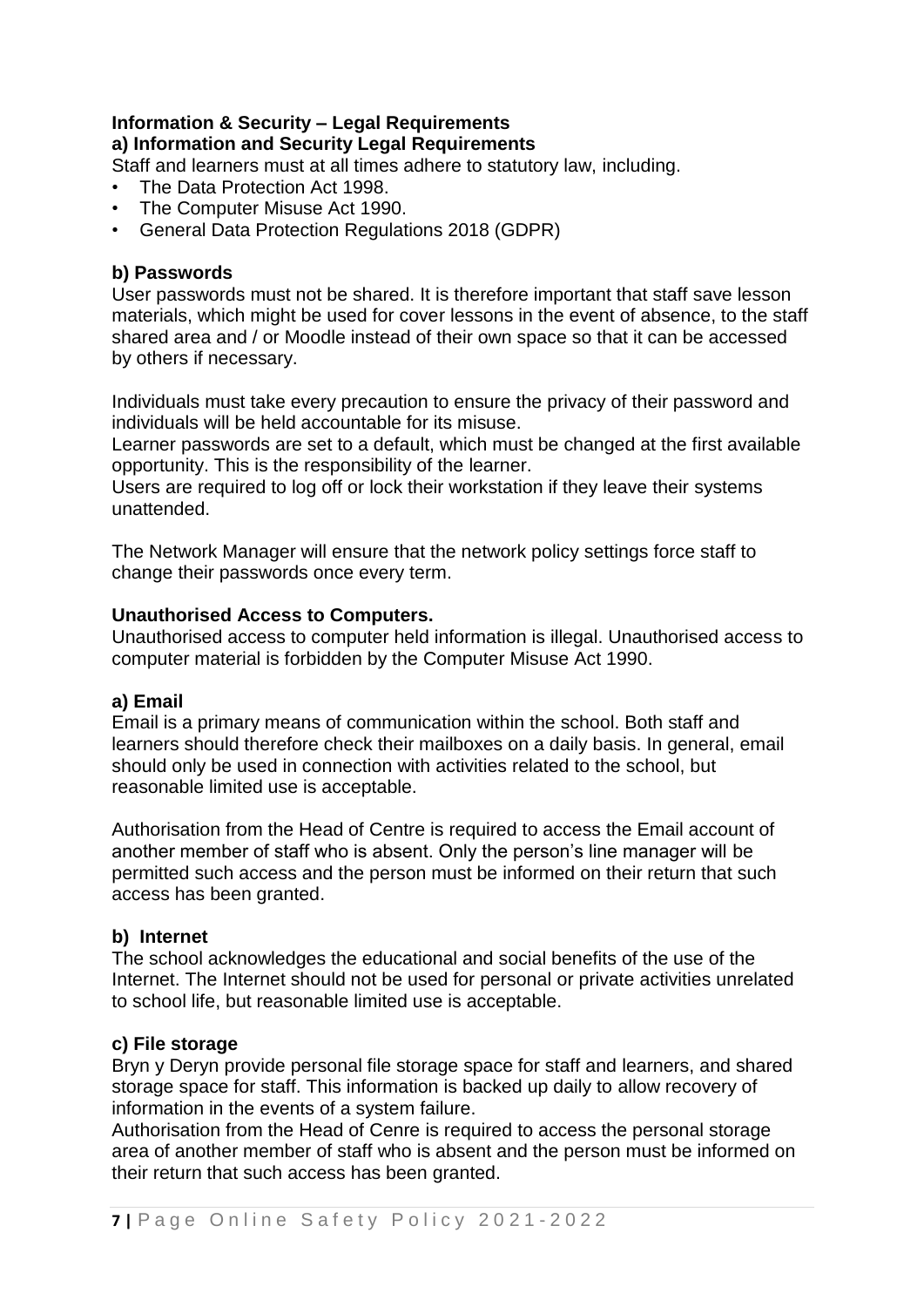### **d) Network Use**

Staff, learners and visitors may not connect equipment into the school's network without the agreement of the ICT Technician. Any data which due to its nature, content or size, is likely to significantly affect the operation of the school network may only be transmitted subject to agreement with the ICT Technician.

# **Equipment**

### **a) Procurement of ICT Equipment**

All IT equipment must be purchased through the ICT Technician.

# **b) Inventory/Security of Equipment.**

All equipment is recorded on School inventories. Any School equipment that is loaned to a member of staff is their responsibility and they must sign a loan form which must be authorised by the ICT Technician or Head of Centre. The individual or their department will bear the cost of replacement or repair of the equipment should it be damaged, lost or stolen in any way.

# **c) Equipment Change of Use/Location**.

Computer equipment may only be used for purposes other than its 'intended' purpose following written approval from the ICT co-ordinator or Head of Centre.

### **d) Provision of ICT Equipment**

The school aims to provide replacement PCs for staff and student every five years. This is provided centrally. The school aims to provide replacement laptop/notebooks every three years.

# **e) Disposal of IT Equipment**

The ICT Technician is responsible for the disposal of all IT equipment within the school. All unwanted IT equipment must be returned to the ICT Department. All equipment that is scrapped will be disposed of in accordance with Waste Electronic and electrical equipment (WEEE) legislation.

Equipment that is no longer required by the School will be offered for sale, in the first instance to school staff or learners. Any equipment that is sold or donated will be wiped of all data in accordance with The Data Protection Act 1998 and GDPR. If equipment cannot be sold by the school then it can either be donated to charities / schools (if the school is satisfied that reuse of the equipment is viable), or scrapped in an environmentally sound way according to WEEE legislation.

# **f) Health & Safety**

All equipment must be used in compliance with Health & Safety Regulations. Copies of Health & Safety Regulations are available from the School Health & Safety Officer.

### **Links to other policies**

This policy links with a number of other policies, practices and action plans including:

- Anti-bullying policy
- Behaviour and discipline policy
- Learners protection policy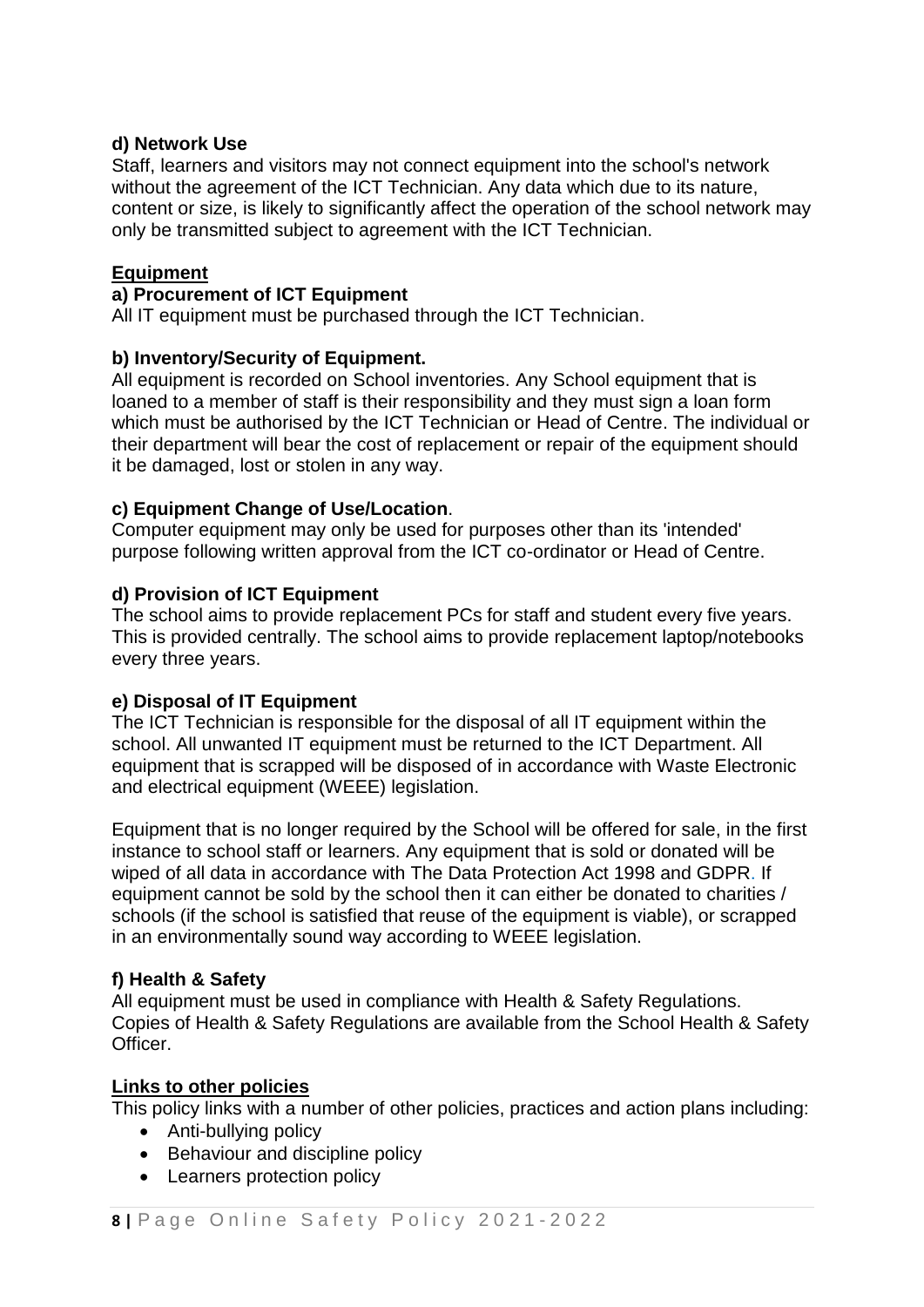- Curriculum policies, such as: Personal Social and Health Education (PSHE), Citizenship and Sex and Relationships Education (SRE)
- GDPR

### **Roles and responsibilities**

The school e-safety co-ordinator is Mr T Leahy

The Digital Competency Co-ordinator is Miss Cole

The designated member of the management committee responsible for e-safety is A Cook

The safeguarding team consist of Miss Simpson, Mr Bevan, Mrs Howells and Mr Francis.

### **Staff Training**

All staff have completed an ICT skills audit and there are opportunities for staff development and training, highlighted on the school calendar.

### **Parental involvement**

All parents will be made aware of the school online safety policy through the School Website, in the school prospectus and in newsletters.

#### **How images and film are managed**

All parents are asked to sign an agreement during the pupil admission meeting. However, it is the responsibility of all staff to ensure that a parent has given permission, for their learners's image to be used, before the image is taken. The names of those parents who have given their permission for their learners's image to be used is stored on SIMS. All images are stored securely on the shared drive.

### **How e-safety is covered in the curriculum**

The are many opportunities for e-safety to be covered across all subject areas including pastoral time.

How incidents are reported